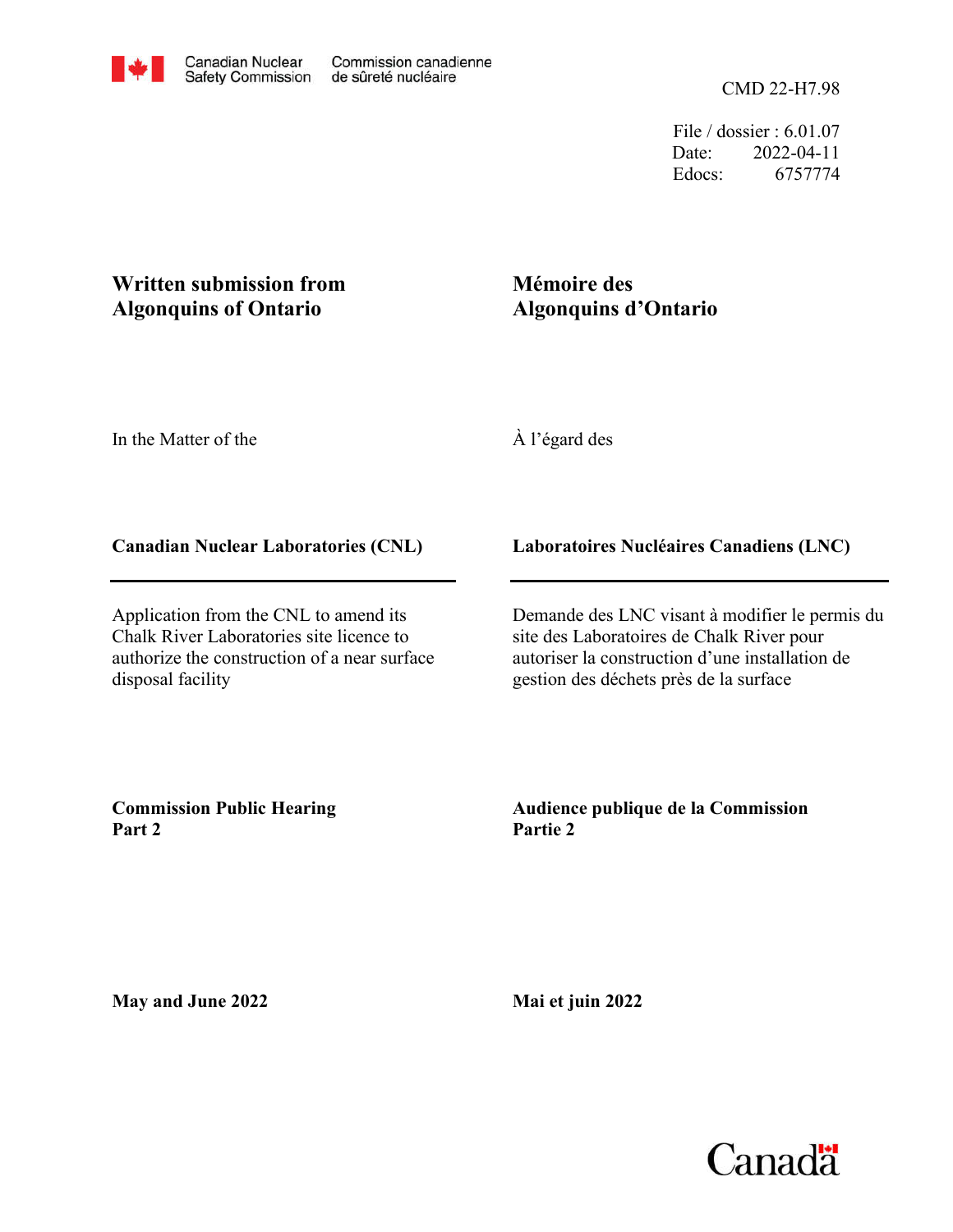

April 11, 2022

Senior Tribunal Officer, Commission Registry Canadian Nuclear Safety Commission 280 Slater Street, P.O. Box 1046, Station B Ottawa, ON K1P 5S9

#### **VIA EMAIL: interventions@cnsc.ccsn.gc.ca**

To Whom It May Concern,

**Subject: Request to Intervene in the Public Hearing on Canadian Nuclear Laboratories' Application to Amend its Chalk River Laboratories Site Licence to Authorize the Construction of the Near Surface Disposal Facility Project (Our File CF 48-3)**

On behalf of the Algonquins of Ontario (AOO), we write in response to the Canadian Nuclear Safety Commission's (CNSC) October 28, 2021 Notice (Ref. 2022-H-07) and February 16, 2022 Notice (Ref. 2022 H-07 Revision 1). The purpose of this letter is to provide the CNSC with our request to intervene on Canadian Nuclear Laboratories' (CNL) application to amend its Chalk River Laboratories Licence to authorize the construction of the Near Surface Disposal Facility (NSDF) Project. This letter and associated comments must be given thorough consideration by the CNSC in consideration of its decision on the licensing of CNL's NSDF Project.

#### **Background on the Algonquins of Ontario**

The Algonquins of Ontario (AOO) are on a journey of survival, rebuilding and self-sufficiency – a journey of reconciliation. This journey began nearly 250 years ago when the first Algonquin petition was submitted to the Crown in 1772.

The Algonquins lived in present-day Ontario for thousands of years before Europeans arrived. Their territory originally extended from the St. Lawrence River to the French River in the west, south to the Adirondack mountains in New York State, and north above Lake Abitibi. Over the past several hundred years, the description of the unceded AOO Settlement Area has changed to be the lands and waters on both sides of the Kichi-Sibi<sup>[1](#page-1-0)</sup> (Ottawa River) watershed from modern Hawkesbury to Lake Nipissing and north past the headwaters of the Kichi-Sìbì. Today, the following ten Algonquin communities comprise the Algonquins of Ontario:

- The Algonguins of Pikwakanagan
- **Antoine**
- Kijicho Manito Madaouskarini

<span id="page-1-0"></span> $^{\text{1}}$  The Ottawa River, otherwise known as the Big River, has also been referred to in the Algonquin language as "Kichi-Sìbì," "Kichissippi" "Kitchissippi" and "Kichisippi."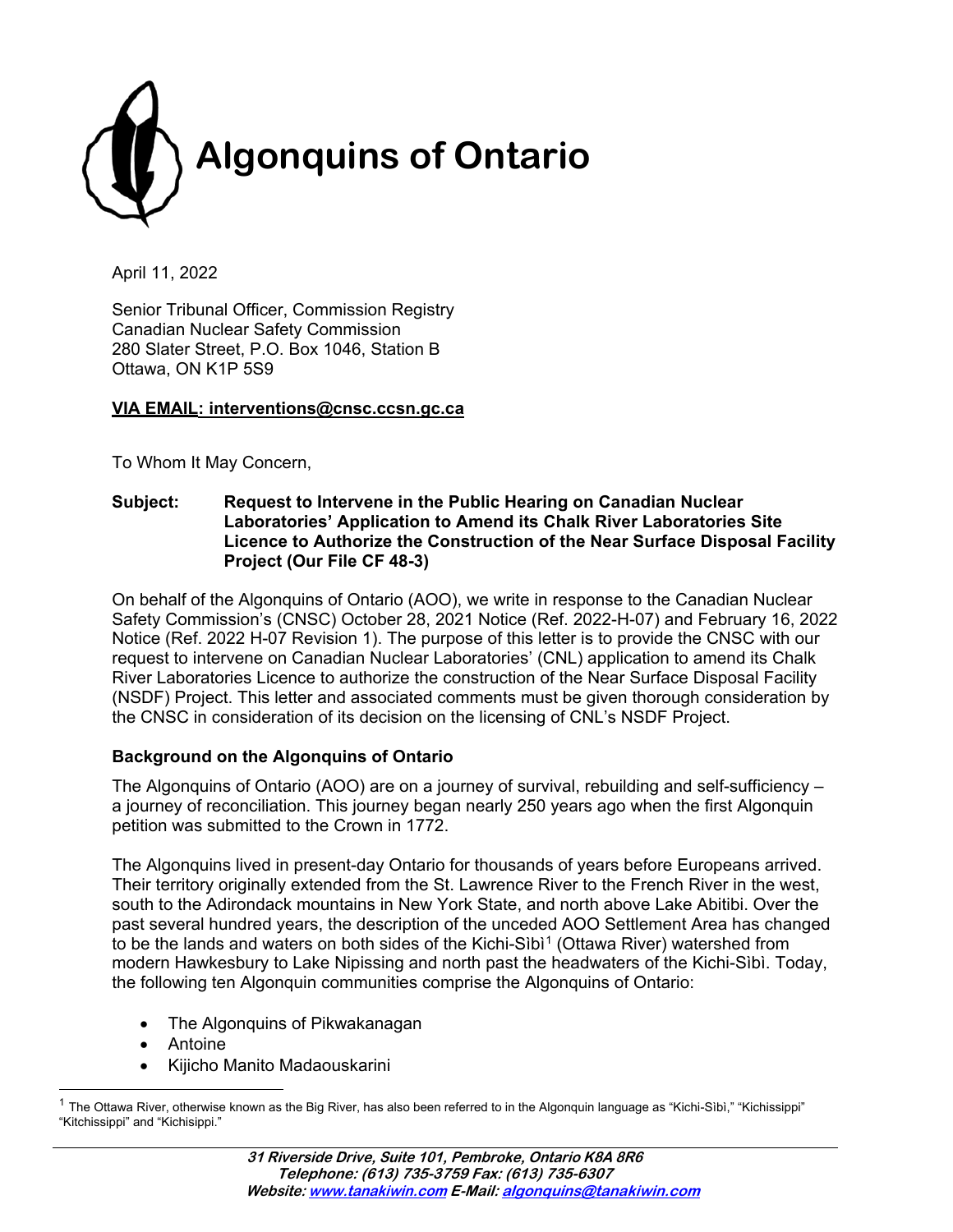- **Bonnechere**
- Greater Golden Lake
- Mattawa/North Bay
- Ottawa
- Shabot Obaadjiwan
- Snimikobi (Ardoch)
- Whitney and Area

Based on a protocol signed in 2004, these communities are working together to provide a unified approach to negotiate a modern-day treaty. The AOO land claim includes an area of nine million acres within the watersheds of the Kichi-Sìbì and the Mattawa River in Ontario. The majority of Algonquin Provincial Park lies within the Ottawa River watershed and thus within the unceded AOO Settlement Area.

The Algonquins of Pikwakanagan First Nation (known at the time as the Algonquins of Golden Lake) commenced the land claim by formally submitting the most recent petition with supporting research to the Government of Canada in 1983 and the Government of Ontario in 1985. The Province of Ontario accepted the claim for negotiations in 1991 and the Government of Canada in 1992. Since then, the negotiations, which are intended to culminate in an Algonquin Treaty, have grown to include ten communities that comprise the AOO.

On October 18, 2016, the Algonquins of Ontario and the Governments of Ontario and Canada reached a major milestone in their journey toward reconciliation and renewed relationships with the signing of the Agreement-in-Principle (AIP). The signing of the AIP is a key step toward a Final Agreement that will clarify the rights of all concerned and open up new economic development opportunities for the benefit of the Algonquins of Ontario and their neighbours in the Settlement Area in eastern Ontario.

The Algonquin Negotiation Team consists of the Chief and Council of the Algonquins of Pikwakanagan First Nation, who are elected under the Pikwakanagan Custom Election Code, and one representative from each of the nine other Algonquin communities, each of whom is elected by the enrolled Algonquin voters of each community for a three-year term.

The unceded AOO Settlement Area, shown in Figure 1 below, includes an area of more than nine million acres within the watersheds of the Kichi-Sìbì and the Mattawa River in Ontario, unceded territory that covers most of eastern Ontario, including Ottawa and most of Algonquin Provincial Park. More than 1.2 million people live and work within the unceded AOO Settlement Area. There are 84 municipal jurisdictions fully and partially located within the unceded AOO Settlement Area, including 75 lower- and single-tier municipalities and nine upper-tier counties.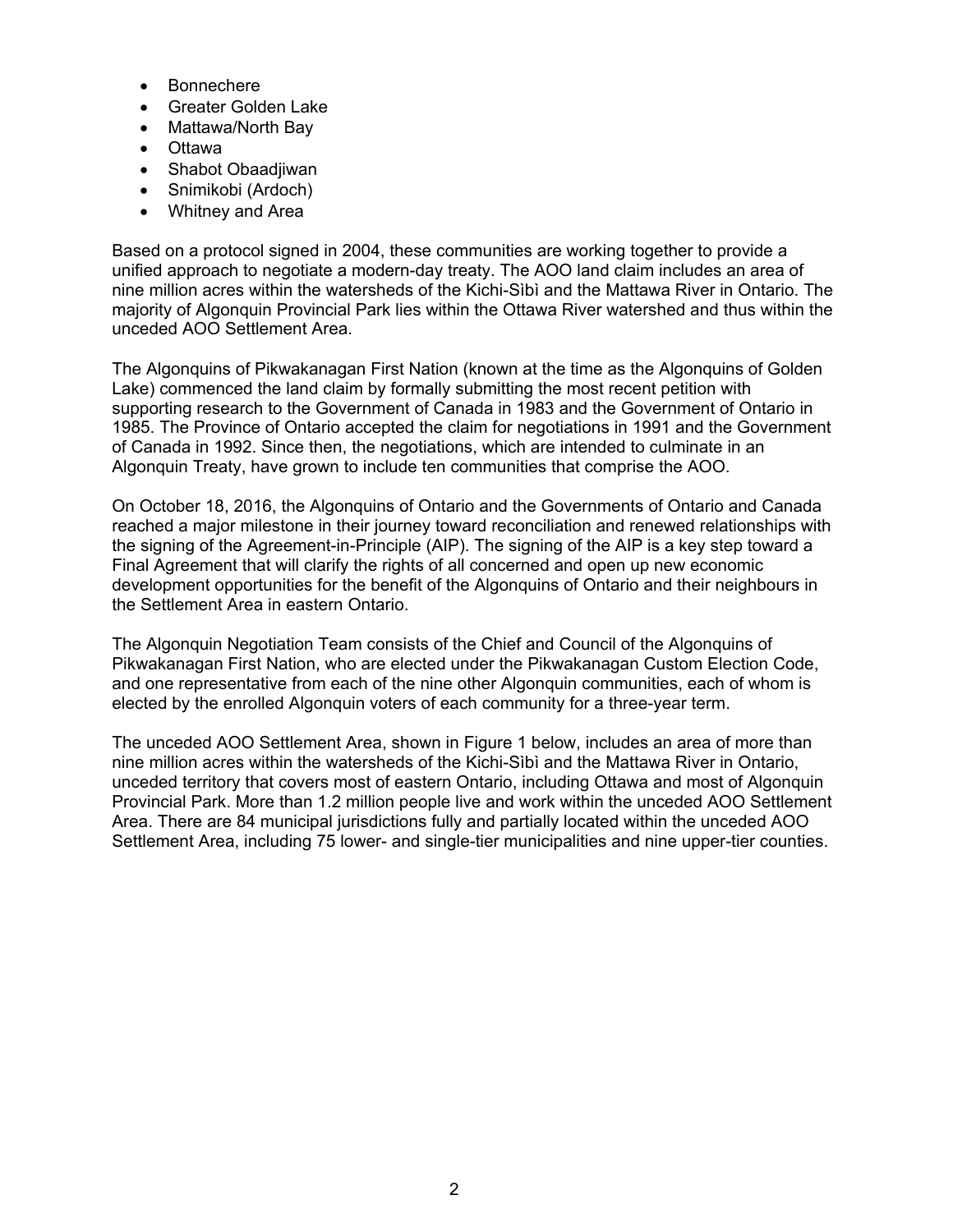# Algonguins of Ontario Settlement Area Boundary



 *Figure 1. The Algonuins of Ontario unceded Settlement Area Boundary*

# **Algonquin Values and Teachings**

Today, Algonquins in Ontario share a history of common interests, traditions and needs arising from our common heritage. In the following section, we will outline several Algonquin practices and teachings that are fundamental to putting this consultation and accommodation protocol in context.

In developing these comments, we have been guided by the spirit and intent of the Teachings of the Seven Grandfathers. These teachings have been passed down from generation to generation and continue to be practiced today:

- Honesty (Kwayakoziwin): Honesty in facing a situation is to be brave;
- Humility (Tabasenindizowin): Humility is to know yourself as a sacred part of Creation;
- Respect (Manàdjìyàn): To honour all Creation is to have Respect;
- Bravery (Sòngideyewin): Bravery is to face the foe with integrity;
- Wisdom (Nibwàkàwin): To cherish knowledge is to know Wisdom;
- Love (Sàgìhidiwin): To know Love is to know peace; and
- Truth (Tebwewin): Truth is to know all of these things

Our survival on this land for thousands of years required us to apply our teachings to ensure the protection of the lands and waters upon which we rely. These teachings serve as the original instructions or "natural laws" that were built into our way of life. "Sustainability" is a modern term, but sustainability was long in practice by our people and our ancestors. There were consequences that occurred when we strayed from our natural teachings, instructions, and laws. We were constantly monitoring the environment and if changes occurred, we would adapt. It was (and is) a matter of survival. We had, and continue to have, deep connections to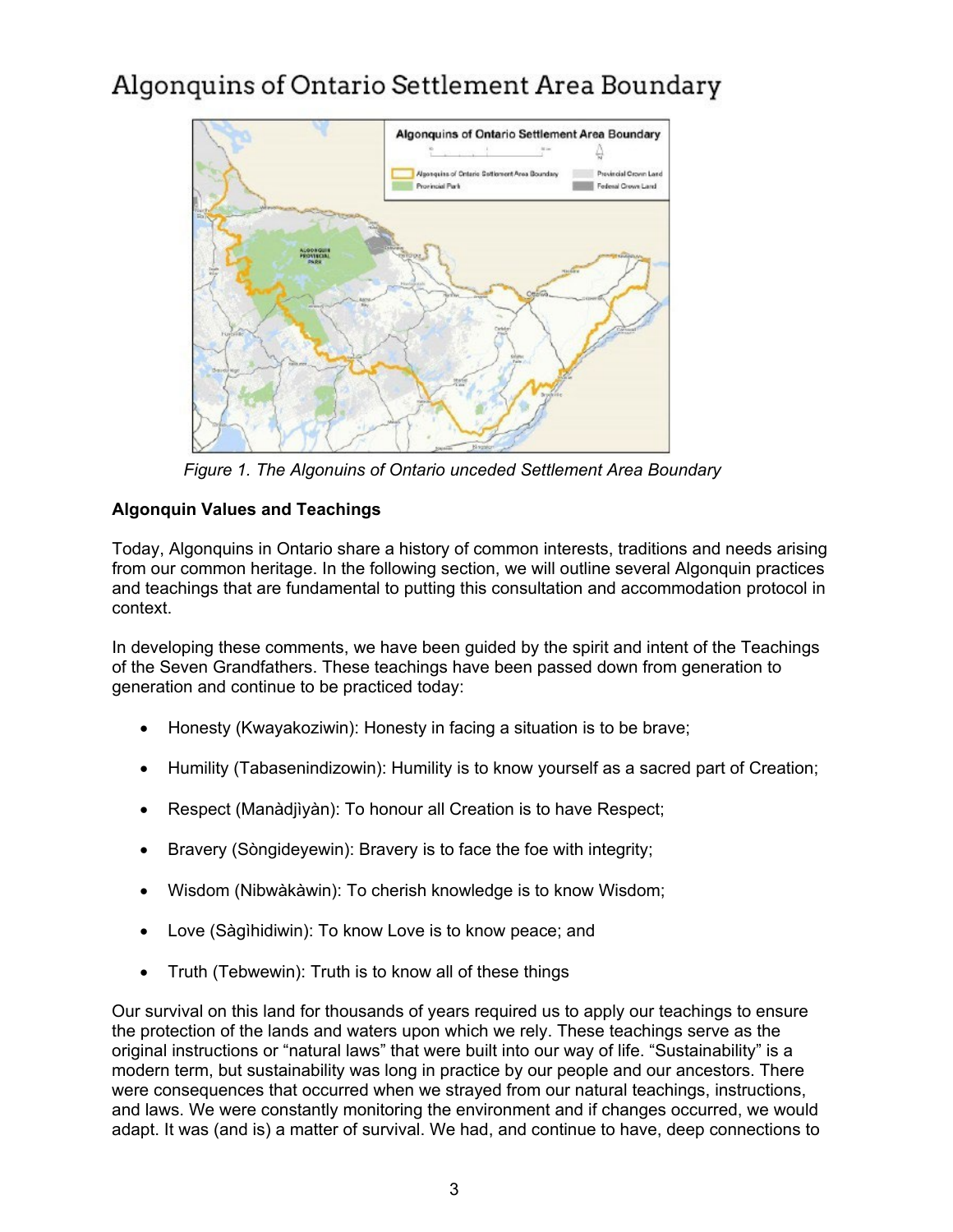the land.

Some examples of teachings related to the protection of the environment of today and yesterday include the following:

- Harvest one area for one season then move on elsewhere so the area that has been recently harvested can replenish.
- Be conscious of where your feet touch the ground (even as an individual, we can have impacts on the land).
- We are stewards of the land and have a responsibility to protect the lands and waters.
- Show love for all aspects of the environment, down to the smallest part.
- We are all part of nature we are all equal.

Protection and interaction with the lands and waters of our territory have been central to our existence for thousands of years. We maintained this connection to the land despite the arrival of Europeans to our territory. However, this arrival dramatically impacted our way of life.

Harvesting of flora and fauna for food and trade has been integral to the Algonquin way of life since time immemorial. These practices embody an inherent respect for the environment and a fundamental commitment to the sustainable management of resources which have been passed from generation to generation.

The rights of Aboriginal people in Canada to engage in traditional activities, including the harvesting of wildlife, fish, migratory birds and plants, is recognized by the *Constitution Act, 1982* and upheld by the Supreme Court of Canada. As stewards of our ancestral lands, the AOO recognize the importance of exercising this right in a responsible manner.

In 1991, the Algonquins of Golden Lake (Pikwakanagan) took a ground-breaking step with the establishment of its first Hunting Agreement which led to the development of today's AOO Harvest Management Plan for Algonquin Park and the Wildlife Management Units (WMU) within the Algonquin Territory in Ontario. The Harvest Management Plan is a living document, which is reviewed annually and updated as new information becomes available. Its primary purpose is to clearly articulate the framework in which the Algonquin harvest is conducted by Algonquin harvesters. In particular, the Harvest Management Plan contains clear provisions which specify the season and the geographic locations in which harvesting can occur, what the Sustainable Harvest Target is to be and who is eligible to participate.

Each year, the AOO establishes its Sustainable Harvest Targets for moose and elk for both Algonquin Park and each WMU for the Algonquin Harvest. These Sustainable Harvest Targets are established with input from the Ontario Ministry of Natural Resources and Forestry and are based upon data that addresses wildlife conservation and the sustainability of wildlife populations. The AOO is the one of the first Indigenous groups in Canada that has voluntarily enacted these types of harvest management practices.

To harvest moose and elk under the auspices of the AOO, eligible Algonquins have agreed to participate in a draw-based tag system that is coordinated by the ten individual AOO communities.

Our tradition of collectively sharing food and resources has been practiced by the Algonquins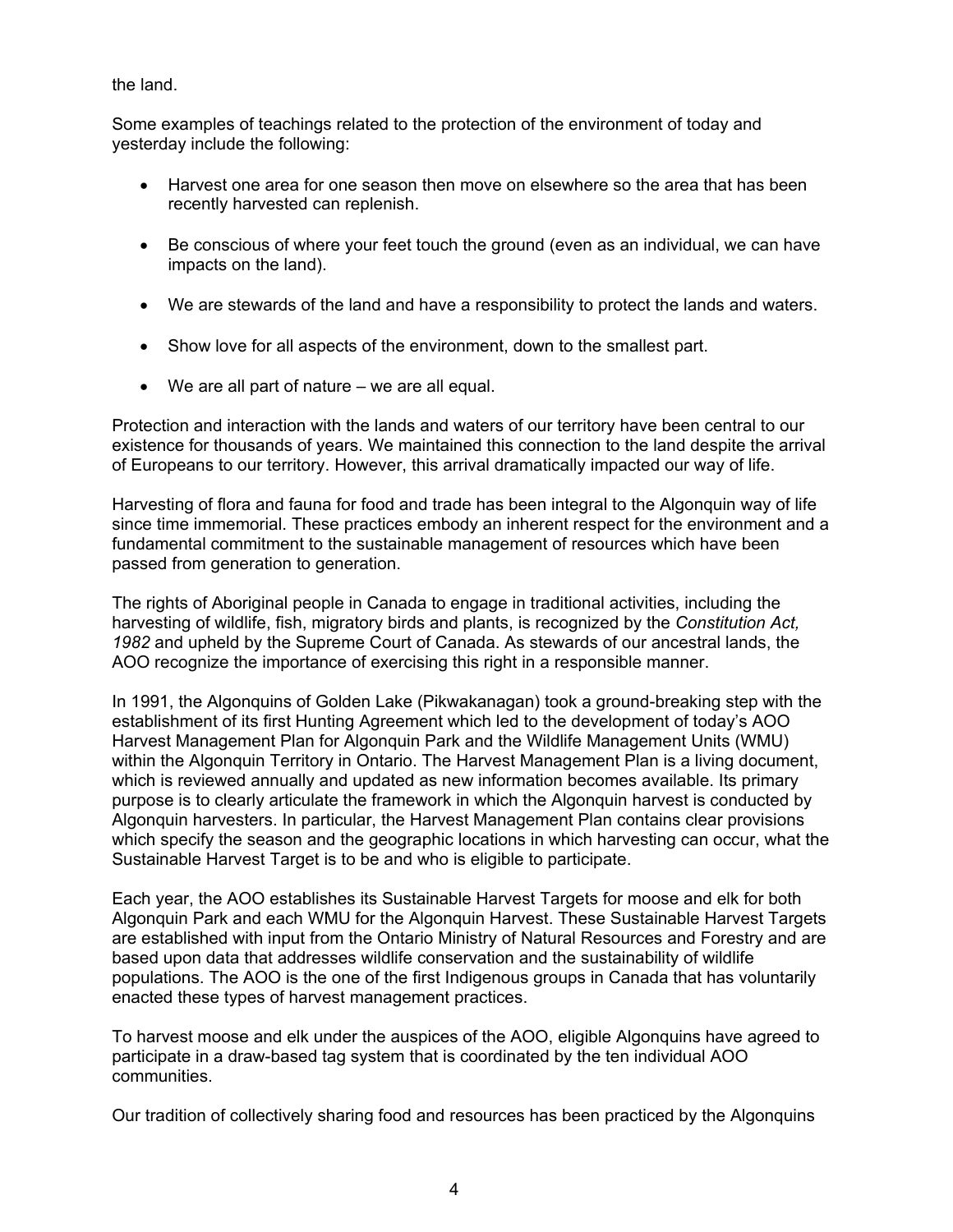for millenniums. In preservation of this long-held tradition, the sharing of food and resources continues to be commonly practiced today providing meat to Elders and other community members that are unable to participate in the harvest.

Despite such efforts as the Harvesting Agreement, we are now in great competition with many others on this land for the resources that are here.

#### **Request for Intervenor Status**

CNL's proposed NSDF Project, located at CNL's Chalk River Laboratories Site (CRL), has the potential to impact the AOO and its Algonquin communities' constitutionally protected rights and interests. As rights holders with a longstanding relationship with the lands and waters at and surrounding CRL, the AOO as an Intervenor will offer an invaluable and distinctive perspective that is integral for CNSC to consider in its decision to authorize the NSDF Project.

Our Algonquin Knowledge and Oral Histories provide a well-established record of historic and current use at CRL that will enhance the CNSC's understanding of how the environment may be impacted by the Project. We undertook an Algonquin Knowledge and Land Use Study (AKLUS) in December 2020 that provided evidence of current and historic use of the lands and waters overlapping and around the NSDF Project as well as culturally significant values that may be impacted by NSDF Project activities. In addition, the AKLUS demonstrated that there are potential impacts to Algonquin Aboriginal rights and interests because of the NSDF Project that require avoidance, mitigation and accommodation measures. Our Algonquin knowledge and values can provide a comprehensive and integrated understanding of new environmental, cultural, and economic effects that may result from the NSDF Project.

#### *Intervenor Information*

The AOO requests to intervene by way of a written submission.

This request to intervene is being made on behalf of the AOO by:

Daniel Charbonneau, Executive Director, Algonquins of Ontario Consultation Office Address: 31 Riverside Drive, Suite 101, Pembroke, ON K8A 8R6 Phone: 819-360-2292 E-mail: [dcharbonneau@tanakiwin.com](mailto:dcharbonneau@tanakiwin.com)

#### *Comments to be Presented to the Commission*

Comments to be presented to the Commission are provided in **Appendix I**. These comments are distinct from previous submissions as they provide timely status updates regarding ongoing consultation and engagement, provides the AOO's perspective on the Commission Member Documents filed by CNSC and CNL and clearly outline the outstanding issues associated with the NSDF Project that have yet to be resolved by CNL or the CNSC.

The AOO's submission spans several of the topic areas outlined in CNSC's February 16, 2022, Public Hearing Notice (Ref. 2022 H-07 Revision 1). This highlights the holistic and interdependent nature of the AOO's outstanding issues and concerns with the NSDF Project. Based on our submission, the AOO's initial view is that our contributions may fit best into the following topics:

- environmental assessment and environmental protection (outstanding concerns 2.1, 2.2, 3.2, 3.4 and 3.6 in Appendix I);
- Indigenous consultation and engagement (outstanding concerns 2.1, 2.2, 3.5 and 3.7 in Appendix I; and,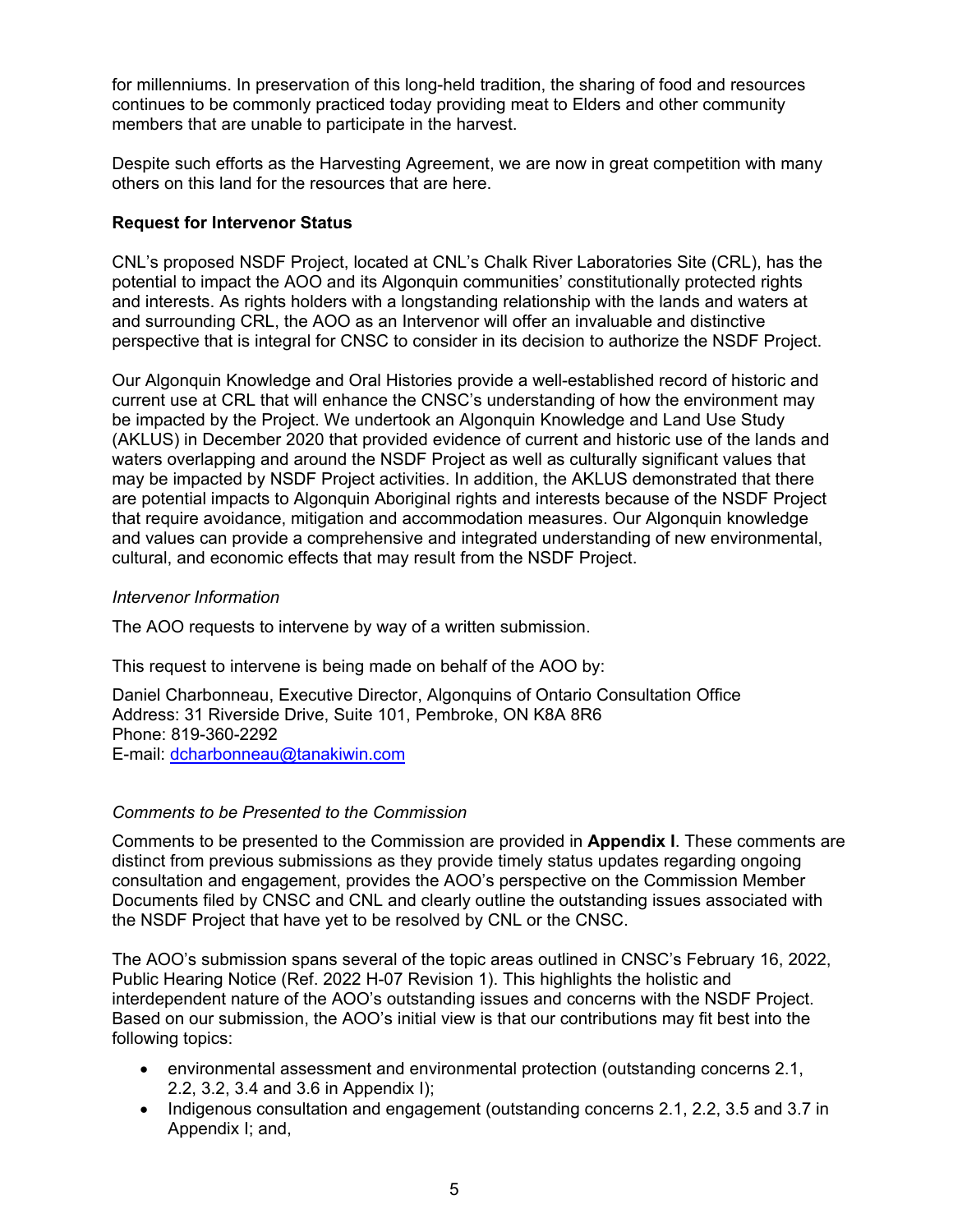• long-term safety case (outstanding concerns 3.1 and 3.3 in Appendix I).

All the matters outlined in Appendix I are associated with advancing adequate avoidance, mitigation and accommodation measures for the adverse impacts the NSDF Project will have on the Aboriginal rights and interests of Algonquin community members.

#### **Conclusion**

In closing, we highlight our ongoing interest in working with CNL and CNSC to ensure that Algonquin Aboriginal rights and interests are upheld and that commitments that have been made to avoid, mitigate and accommodate the AOO for adverse impacts are effectively implemented throughout the lifecycle of the NSDF Project.

If you have any questions on our submission or wish to discuss these matters further, please do not hesitate to the undersigned either by telephone at 819-360-2292 or by email at dcharbonneau@tanakiwin.com.

Sincerely,

*Original signed by*

Daniel Charbonneau Executive Director Algonquins of Ontario Consultation Office 31 Riverside Drive, Suite 101, Pembroke, ON K8A 8R6

c.c.

Nicole Frigault, Canadian Nuclear Safety Commission, Nicole.Frigault@canada.ca Jessica Wray, Canadian Nuclear Safety Commission, Jessica.Wray@cnsc-ccsn.gc.ca Adam Levine, Canadian Nuclear Safety Commission, Adam.Levine@cnsc-ccsn.gc.ca Holly Hayes, Algonquins of Ontario Consultation Office, hhayes@tanakiwin.com Sarah Dougherty, Algonquins of Ontario Consultation Office, sdougherty@tanakiwin.com Kathleen Forward, Algonquins of Ontario Consultation Office, kforward@tanakiwin.com Meghan Buckham, Shared Value Solutions, meghan.buckham@sharedvaluesolutions.com Alison Gamble, Shared Value Solutions, alison.gamble@sharedvaluesolutions.com Chris Wagner, Shared Value Solutions, chris.wagner@sharedvaluesolutions.com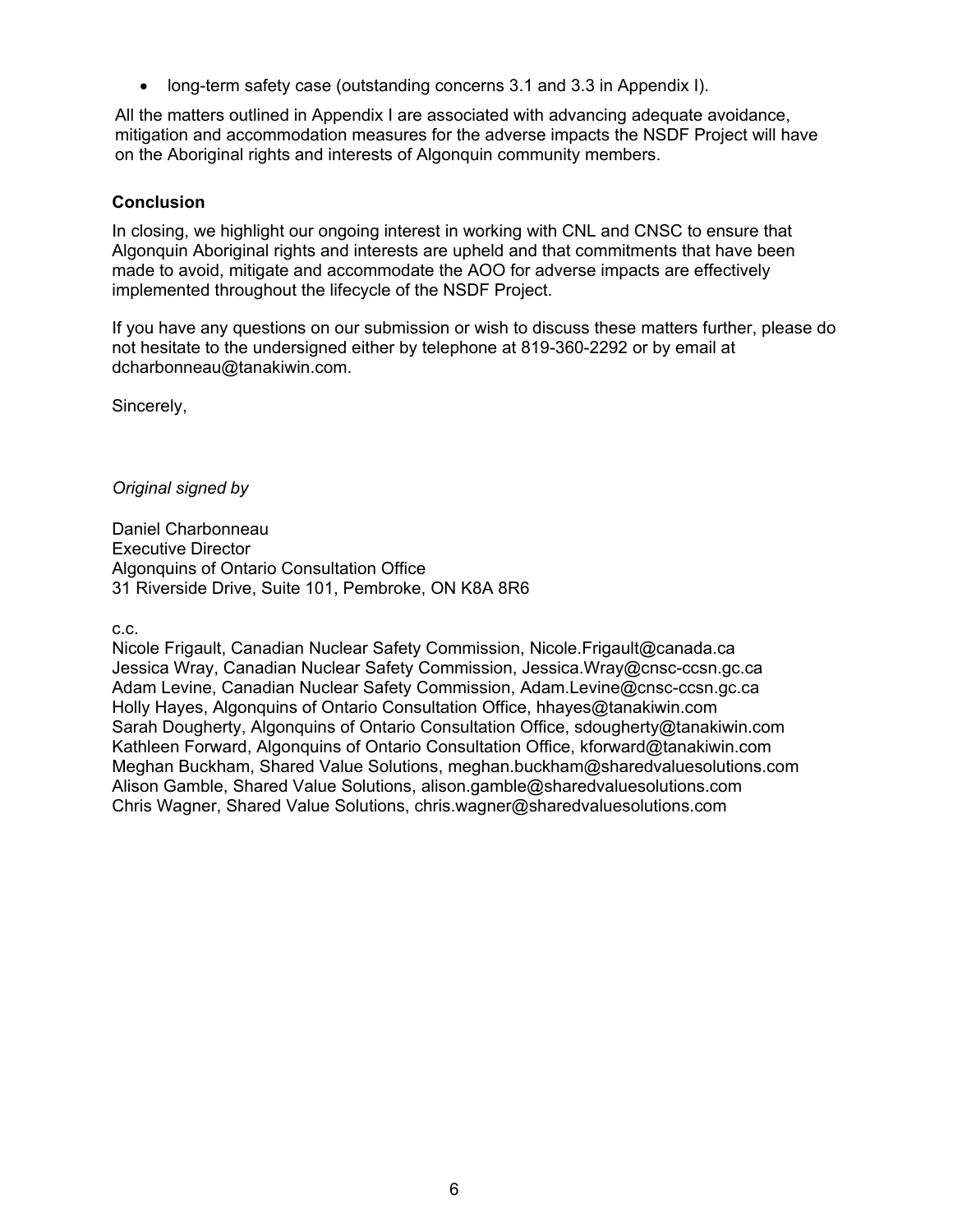# **Appendix I – Comments to be Presented to the Commission**

## **1.0 Introduction**

Canadian Nuclear Laboratories' (CNL) proposed Near Surface Disposal Facility (NSDF) Project is located directly within the unceded AOO Settlement Area, where the AOO asserts unextinguished and constitutionally protected Aboriginal rights and title. Our rights and interests at the NSDF Project site and surrounding area are well known and currently subject to modern Treaty negotiations with the governments of Ontario and Canada. As the most significantly impacted Indigenous group on the NSDF Project, we are pleased to share our perspective during the Public Hearing to ensure that Algonquin Aboriginal rights, values and interests are given full consideration and adequately addressed in this process.

Overall, the AOO disagrees with CNL and the Canadian Nuclear Safety Commission's (CNSC) assessment that potential impacts of the NSDF Project on the environment and on Algonquin rights and interests are low. Based on the AOO's participation in various consultation and engagement activities with CNL and CNSC, the AOO have provided evidence that there will be adverse impacts to Algonquin Aboriginal rights and interests from the NSDF Project. The AOO's assessment and conclusions are the outcomes of undertaking an Algonquin Knowledge and Land Use Study (AKLUS), completing technical reviews of CNL's Environmental Impact Statement, providing input on the CNSC's Rights Impact Assessment and Environmental Assessment Report and participating in issue resolution meetings with CNL and CNSC. As a result of these consultation and engagement activities, some of these adverse impacts have been addressed with CNL and CNSC through the identification of acceptable avoidance and mitigation measures. However, there are also adverse impacts that will impact Algonquin Aboriginal rights and interests that remain unaddressed. Our comments in this submission focus on these outstanding matters.

Overall, many of the AOO's outstanding issues stem from the shortcomings of the *Canadian Environmental Assessment Act (CEAA), 2012* that put Algonquin Aboriginal rights and interests at risk. These shortcomings include but are not limited to, the lack of a full cumulative effects assessment that considers impacts to Algonquin Aboriginal rights and interests, lack of a full socioeconomic effects assessment that provides a holistic analysis to understand impacts of the NSDF Project on Algonquin health, well-being and socioeconomics, and proposed mitigation, follow-up and monitoring plans not being adequately protective of Algonquin Aboriginal rights and interests. The AOO acknowledges the effort and actions taken by the CSNC to incorporate aspects of the *Impact Assessment Act (IAA), 2019* into the assessment process for the NSDF Project. CNSC involved the AOO in important procedural enhancements which included reviewing and drafting elements of the Rights Impact Assessment and the Environmental Assessment Report. The AOO remain disappointed that the CNSC and CNL were unable to move outside the narrow scope of *CEAA 2012* to meaningfully address inadequacies of the assessment itself in understanding the full scope of impacts to Algonquin Aboriginal rights and interests.

To address outstanding issues, the AOO demands that the CSNC must consider and adopt the conditions outlined by the AOO in this submission.

## **2.0 Impacts to Algonquin Aboriginal Rights and Interests**

The purpose of this section is to provide a high-level overview summarizing the findings of the AKLUS completed by the AOO and submitted to both CNL and the CNSC in December of 2020.

#### 2.1 *Contemporary and Historical Ties to the Project and Surrounding Area*

Based on the findings of the AKLUS, which consisted of both spatial and qualitative data, there is both historic and contemporary Algonquin land use and occupancy in proximity to the NSDF Project,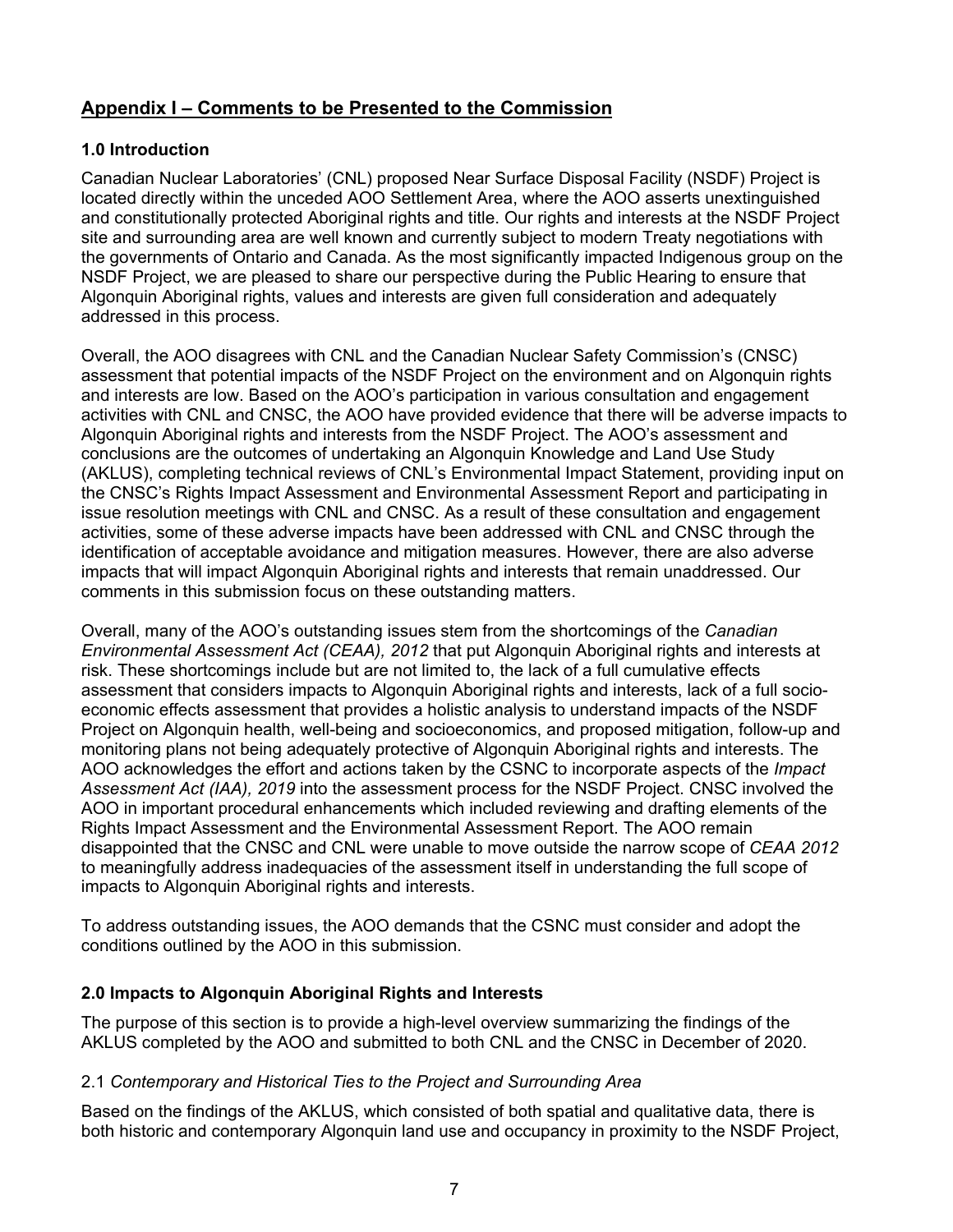as well as several values overlapping with the NSDF Project and broader Chalk River Laboratories (CRL) site. Algonquin ancestors have occupied the lands and waters throughout the Ottawa Valley since time immemorial, forging deep cultural, spiritual and ecological connections to the area through their traditional way of life.

The Kichi-Sìbì is of particular significance to the Algonquins, as it has historically served as a major travel route enabling access to many other tributaries and forests, as well as a productive harvesting grounds. The Algonquins also used many waterways connected to the Kichi-Sìbì, including the Nesswabic (Petawawa River) and Pittoiwais (the Barron River) and often congregated at the confluence of these water bodies.

Historical and archaeological evidence confirms that the length of Kichi-Sìbì and surrounding lands, including the NSDF Project and surrounding area, were used and occupied extensively by the Algonquins who moved throughout the area in established seasonal patterns to harvest.

The Kichi-Sìbì and surrounding area are also home to many Algonquin cultural sites of importance that have been, and continue to be used for spiritual, ceremonial, and sacred purposes. These sites include Oiseau Rock, Pointe au Baptême, and Rocher Capitaine Island.

Algonquins never ceded their lands and waters to the Crown, and never entered a Treaty to allow others to use their lands and waters. After European contact, settlers and industry continued to move in and disrupt their established way of life. Contemporarily, descendants of the Algonquins who used the NSDF Project, and surrounding area are dispersed throughout the unceded AOO Settlement Area and are members of the present-day communities of Mattawa/North Bay, Greater Golden Lake, Bonnechere, Algonquins of Pikwakanagan First Nation, Whitney and Area, Kijicho Manito Madaouskarini, Snimikobi, Ottawa, and Shabot Obaadjiwan.

Evidence of Algonquin land use and occupancy in the NSDF Project and surrounding area includes the presence of:

- Travel routes
- Boat launches or landings
- Personal fishing areas
- Commercial trapping or snaring locations
- Non-commercial trapping or snaring locations
- Commercial harvesting locations
- Fish spawning habitat
- Bird habitat
- Reptile or amphibian habitat
- Species at risk habitat
- Mammal habitat and migration routes
- Plant habitat
- Wildlife harvesting locations
- Plant and natural material gathering areas
- Overnight locations
- Algonquin cultural sites

Within each of these categories, Algonquin Knowledge Holders interviewed for the AKLUS identified key species and other values found within the NSDF Project site and the surrounding area. These include species they reported harvesting to use for various purposes including food and medicines, as well as species of cultural importance to the Algonquins. A list of these species was submitted to both CNL and the CNSC in the original AKLUS.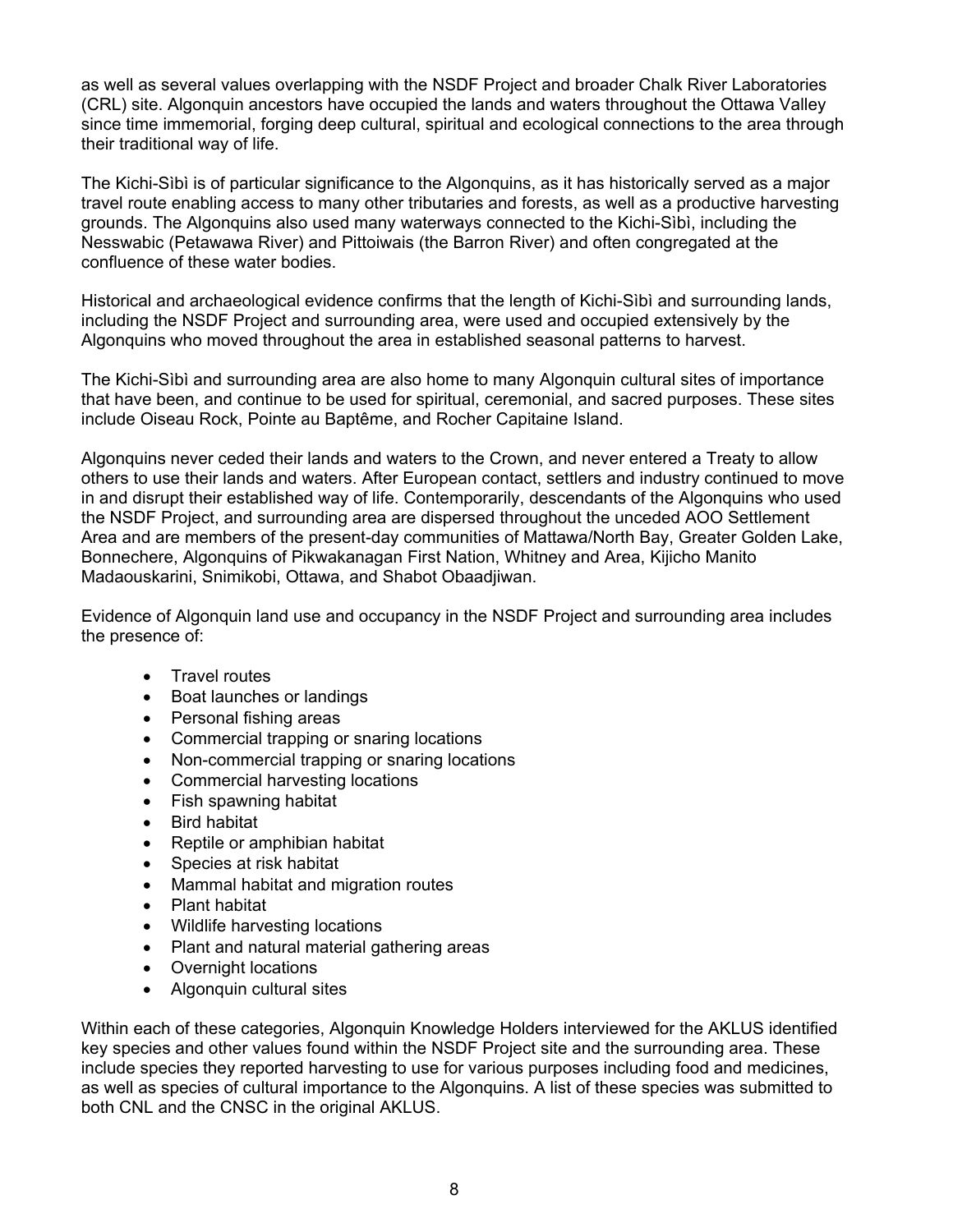Though the NSDF Project site remains inaccessible, the AKLUS provides evidence that Algonquins maintain deep connections to the area and continue to use the lands and waters bordering on and surrounding the site to exercise their Aboriginal rights and interests. Given these findings, the AOO contend that potential impacts are not dependent on access to the site, as impacts resulting from NSDF Project activities still have the potential to adversely affect Algonquins' ability to exercise their Aboriginal rights and interests outside of the project footprint area. These project impacts were further explored and demonstrated in the AOO's technical review of the Environmental Impact Statement with outstanding issues further outlined in Section 3.0 below.

As a result, the existing restrictions on public access to the site do not minimize the potential impact and scope of impacts of the NSDF Project. Further, even with existing restrictions on public access in place, the AKLUS highlighted a few potential psychosocial impacts including concerns related to the safety of harvesting country foods and otherwise using the lands surrounding the NSDF Project, including the Kichi-Sìbì. These concerns are described in Section 2.2 below and explored in Section 3.0 further.

Overall, the AKLUS findings indicate that the NSDF Project has the potential to impact Algonquin Aboriginal rights and interests. The AOO used the findings from the AKLUS to inform our technical review of the Environmental Impact Statement and subsequent regulatory documents for the NSDF Project. Technical reviews underscored the initial findings of the AKLUS with further evidence surrounding potential impacts to Algonquin Aboriginal rights and interests and provided a deeper understanding of the impacts that may occur because of the project. A description of these outstanding issues can be found below in Section 3.0 of this document.

#### 2.2 *Additional Interests and Concerns in the Project*

Given the deep historic and contemporary connections Algonquins hold to the NSDF Project site and surrounding areas, as well the potential impacts to Algonquin Aboriginal rights and interests, the NSDF project presents several concerns to the AOO that emerged from the AKLUS. These concerns include:

- Potential impacts to ancestral values, including further loss of connection to and ability to use the lands and waters in the unceded AOO Settlement Area
- Risks associated with the proximity of the project to the Kichi-Sibì, and potential for contamination of culturally and ecologically significant waterways and wildlife, including through bioaccumulation over time
- Threats to Algonquin species of importance and species at risk with Algonquin cultural significance including lake sturgeon and American eel, as well as the mature forest found on the NSDF property which is home to several Algonquin species of interest
- Risks surrounding the safety of country and wild foods harvested in proximity to the site including plants and animals
- Barriers to maintaining safe access to Algonquin cultural sites along the Kichi-Sìbì including Oiseau Rock and Pointe au Baptême
- Concerns about archaeological potential of the site being disrupted

In addition to the concerns and interests listed here, Algonquins also expressed concerns surrounding the flow of communication and level of information shared by the CNL and CNSC with the AOO and Algonquin community members. The potential for accidents and emergencies is also of concern to interviewees with a focus on how these incidents will be communicated in a timely and transparent manner throughout the lifecycle of the NSDF Project.

Finally, various assessments of the NSDF Project confirmed the creation of an additional lost of the AOO traditional and unceded land and therefore creating a cumulative adverse effect on the exercise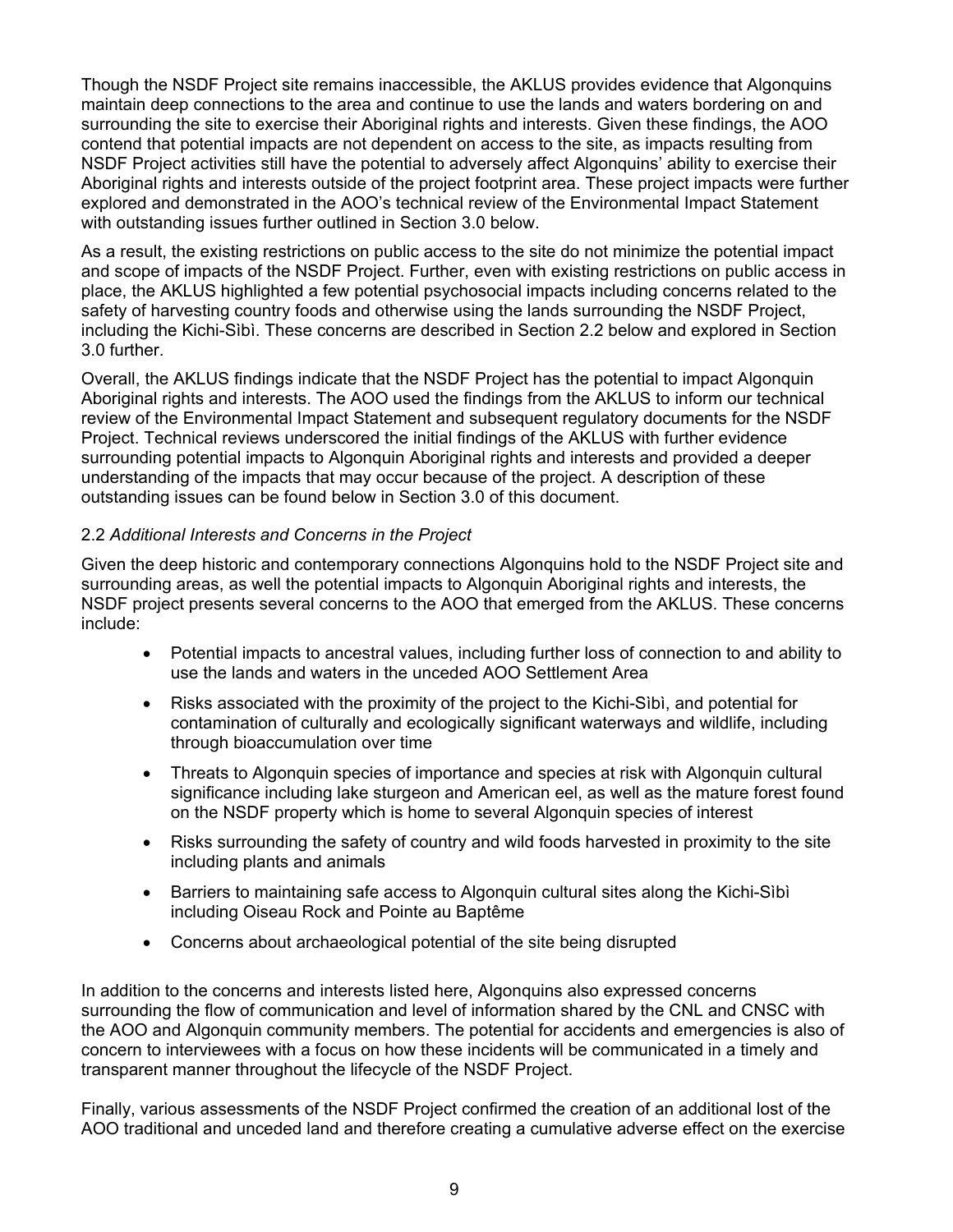of the AOO Aboriginal rights around and withing the NSDF Project area.

# **3.0 Outstanding Issues and Concerns**

Overall, the AKLUS findings indicate that the NSDF Project has the potential to impact Algonquin Aboriginal rights and interests. The AOO used these findings to inform our technical review of the Environmental Impact Statement and subsequent regulatory documents for the NSDF Project. The AOO's subsequent technical reviews underscored the AKLUS findings with further evidence regarding potential impacts to Algonquin Aboriginal rights and interests and offered additional measures to avoid, mitigate and accommodate the AOO for adverse impacts of the NSDF Project.

In this section, we describe and provide updates regarding the outstanding issues and impacts that have not been adequately addressed by CNL and CNSC in the Commission Member Documents. We also offer recommendations and potential conditions of approval for CNSC's consideration in the interest of working collaboratively with CNL and CNSC to ensure effective avoidance, mitigation and accommodation of impacts on Algonquin Aboriginal rights and interests should the NSDF Project be approved.

# *3.1 Human Health*

From the AOO's perspective, the quantity and quality of species available for harvest by Algonquins is directly tied to assessing impacts on the ability of Algonquin community members to exercise their Aboriginal rights and interests, including Aboriginal title. Through the AKLUS and technical review, the AOO identified concerns about how species health and abundance may be impacted by the NSDF Project. Should there be further degradation to the quantity and quality of certain species, this could adversely impact the quality of Algonquin members experience out on the land as well as their ability to exercise their Aboriginal rights and interests.

The AOO have requested that CNL support an AOO-driven country foods study to better inform the creation of a long-term country foods monitoring program. CNL committed to providing capacity to the AOO, through the list of commitments CNL submitted to the AOO on May 3, 2021, to undertake a country foods survey specific to the NSDF Project and using the results of the study to verify project assumptions. This commitment has not been implemented yet. All CNL commitments to the AOO are also outlined in the NSDF Consolidated Commitment Lists (Ref. 80122, p.88-91).

Commission Member Document 22-H7 correctly captures the AOO's concerns regarding radiological and non-radiological contaminant pathways affecting the health of Algonquins who harvest plants, wildlife, fish, medicines, and natural materials from the area near the NSDF Project. The Commission Member Document 22-H7 also accurately captures the AOO's concerns and perspective that CNL's representation of radiological exposure pathways to the Algonquins is insufficient. In response to these concerns, the Commission Member Document 22-H7 has captured the AOO's concerns about the need for a follow-up country foods survey and monitoring program to assess potential contaminant pathways and ensure the safety of foods harvested and consumed by Algonquins in the area surrounding NSDF.

Although CNL has commitment to the AOO to provide capacity for a country foods survey which will be used to verify CNL's project assumptions, as outlined in the NSDF Consolidated Commitment Lists (Ref. 80122, p.88-91)., it is important that a condition be imposed on the Project to ensure that these actions are completed. To effectively address impacts of the Project on Algonquin Aboriginal rights and interests, the AOO recommends that the Commission consider the following condition to resolve the AOO's outstanding concerns:

• CNL to provide capacity to the AOO to undertake a country foods survey specific to the NSDF Project. CNL to use the results of the country foods study to verify project assumptions, and to support an AOO-driven long-term country foods monitoring program to analyze potential radiological contaminants in wild foods harvested by the AOO communities.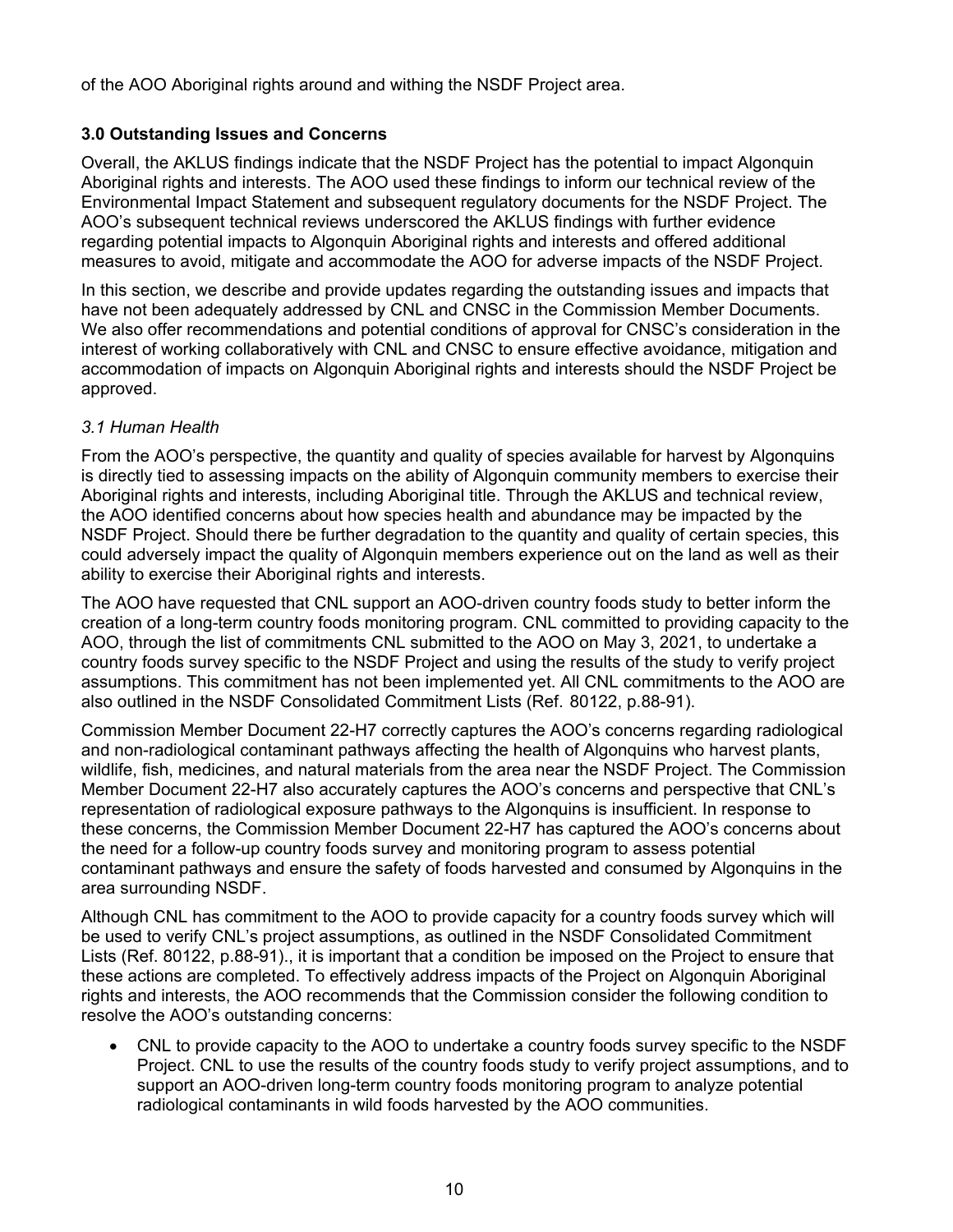• Based on the outcomes of ongoing monitoring through the long-term country foods monitoring program, CNL must work collaboratively with the AOO to adopt further actions to adequately avoid, mitigate and accommodate should impacts to Algonquin Aboriginal rights and interests be discovered unanticipatedly.

#### *3.2 Fish and Wildlife*

The AOO have discussed several concerns with CNL related to the Project's potential impacts to local wildlife, which remain outstanding. CNL has indicated that a Blasting Plan will be developed for Project, however since it is not yet developed very few details regarding blasting mitigations have been provided to the AOO. The AOO will need to review the Blasting Plan once it is developed to ensure that any potential adverse effects to wildlife species of cultural significance to the AOO have been appropriately mitigated.

Similarly, CNL has indicated that they will develop and implement an Invasive Species Management Plan to prevent the production and spread of invasive species at the NSDF Project site. Improper management of invasive species has the potential to significantly impact the flora and fauna valued and harvested by AOO communities. In addition, the AOO have expressed concerns with the loss of mammal habitat (e.g., mast producing red oaks, winter poplar browse) from clearing activities associated with the NSDF Project. This habitat provides a source of hard mast for mammals of importance to the AOO communities, and it is unclear that this foraging habitat is available elsewhere. These concerns don't appear to have been captured in the Commission Member Documents.

The AOO have also raised concerns with CNL related to potential impacts to fish health, including a lack of consideration by CNL to include an assessment endpoint that will address individual fish health such as disease, lesions, and tumors, or to directly monitor fish from Perch Lake for contaminants (as opposed to CNL's plan to only monitor the surface water, unless concentrations exceed the Environmental Impact Statement predictions and could potentially affect fish health). In response, CNL has provided the AOO with the CRL Environmental Risk Assessments for review and has indicated that they will provide capacity funding to support the AOO's technical review of the documents. This commitment was made in writing on May 3, 2021 through the list of commitments CNL submitted to the AOO. The Commission Member Document 22-H7 accurately captures the AOO's concerns about effluent effects on fish health in Perch Lake and a need for ongoing and adaptive aquatic ecosystem monitoring, including a long-term fish tissue contaminant monitoring program for the operations phase of the project. The AOO's concerns and interests in a long-term fish tissue monitoring program have not been fully addressed.

While CNL has provided several commitments to the AOO to address some of the above concerns ( as outlined in the NSDF Consolidated Commitment Lists (Ref. 80122 p.88-91) , it is important that corresponding conditions be imposed on the Project to ensure that the commitments are acted upon. To effectively address impacts of the Project on Algonquin Aboriginal rights and interests, the AOO recommends that the Commission consider the following conditions to resolve the AOO's outstanding concerns:

- CNL to provide the Blasting Plan to the AOO once developed by the construction contractor, along with capacity to support the AOO's technical review of the Plan and work collaboratively with the AOO to adopt any measures related to blasting that are put forward by the AOO that are specific to our issues and concerns.
- CNL to provide the draft Invasive Species Management Plan to the AOO for review and comment, along with appropriate capacity support for the technical review, and work collaboratively with the AOO to adopt any measures related to the Plan that are put forward by the AOO that are specific to our issues and concerns.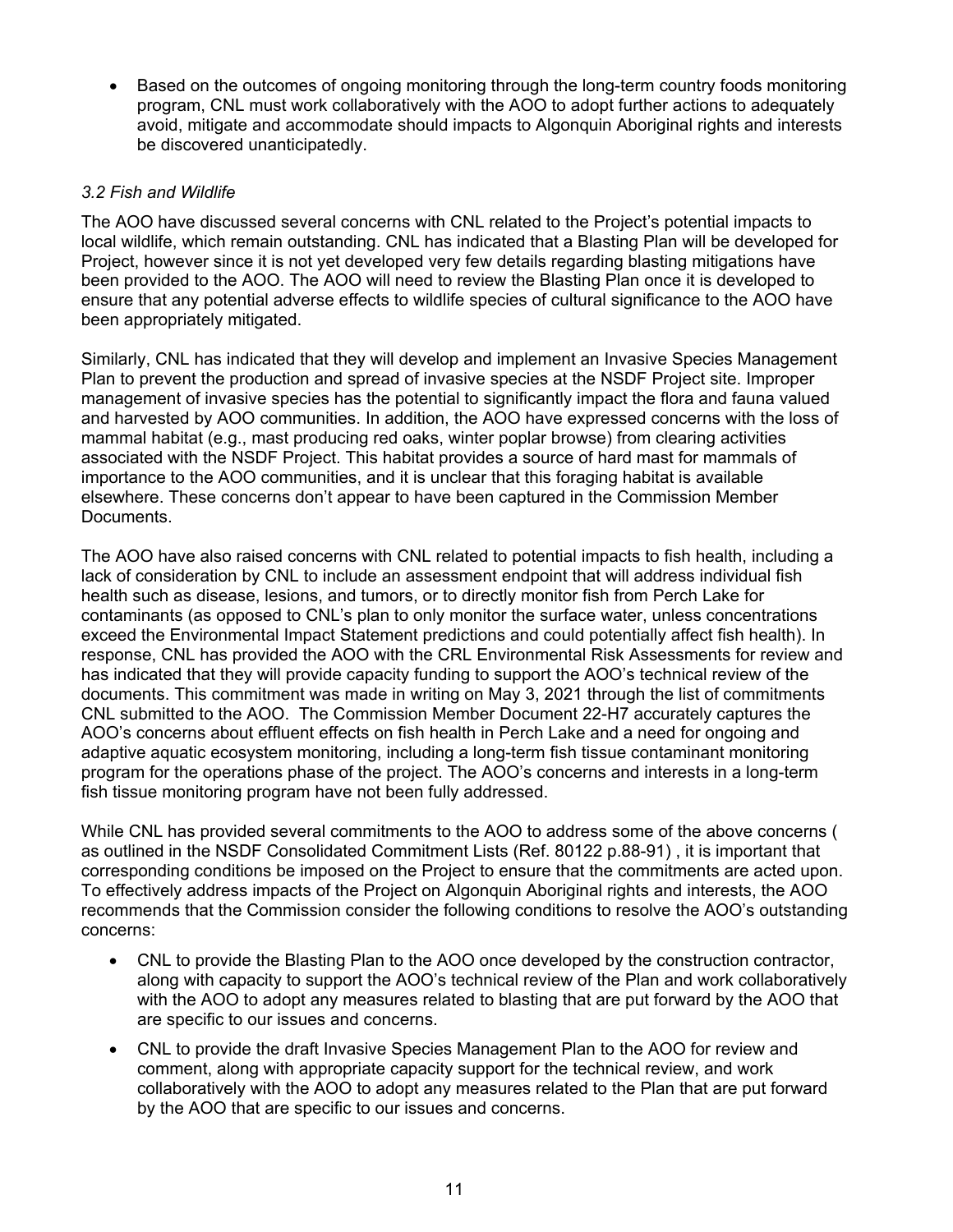- CNL to provide the draft Sustainable Forest Management Plan (SFMP) to the AOO, along with capacity to support the AOO's technical review of the Plan, and work with the AOO to codevelop measures for offsetting the loss of northern red oak trees (hard mast production, wildlife forage), as well as promoting the growth of culturally important tree species onsite, where ecologically appropriate.
- CNL to provide capacity funding to support the AOO's review of the Environmental Risk Assessments and work collaboratively with the AOO to adopt further actions and commitments that may arise from the AOO's review.
- CNL to provide capacity funding to support the development of a long-term fish tissue monitoring program in collaboration with the AOO to more effectively monitor impacts of fish health in Perch Lake.

#### *3.3 Transportation of Nuclear Waste*

The AOO have outstanding concerns about the potential for additional impacts and risks resulting from transporting nuclear waste to the CRL site for storage. The additional impacts and risks resulting from transporting wastes throughout the unceded AOO Settlement Area could impact Algonquin Aboriginal rights and interests, and the AOO has recommended that CNL commit to involve and collaborate with the AOO to resolve concerns related to transportation. under a Long-Term Relationship Agreement with CNL. The collaborative resolution of AOO's concerns related to transportation of nuclear waste throughout the unceded AOO Settlement Area is subject to ongoing Long-Term Relationships Agreement discussions which have not concluded. As a result, the AOO recommend the Commission consider the following conditions:

- CNL to involve and collaborate with the AOO to resolve concerns related to transportation of nuclear waste throughout the unceded AOO Settlement Area.
- CNL is not permitted to exceed the amount of offsite waste streams as described in the final Environmental Impact Statement for the NSDF Project (i.e., 5% commercial sources and 5% other AECL sites).
- If CNL were to contemplate receipt of any waste stream not currently described in the final Environmental Impact Statement for the NSDF Project, CNL must engage early with the AOO on the receipt of a new waste stream, prior to pursuing regulatory approvals.

#### *3.4 Cultural Heritage Values*

The AOO have previously raised with CNL that there are several culturally significant geological sites near the NSDF Project site. In recognition that the construction of the NSDF Project will permanently and irreversibly alter culturally important aspects of the geological environment, the AOO have requested and CNL has committed, through the list of commitments CNL submitted to the AOO on May 3, 2021, to support and assist with the logistics for a location-specific commemoration and/or cultural recognition activities with respect to the NSDF Project, prior to construction. This commitment has not yet been implemented.

Additionally, from the AOO's perspective, there are existing concerns regarding impacts to Algonquin rights and interests, that have the potential to be further exacerbated by the NSDF Project if there is not adequate cultural heritage monitoring, transparent communication about archaeological discoveries, and ongoing outreach with the AOO communities. The AOO is of the position that the proposed NSDF Project will have a negative effect on Algonquin traditional uses in the area, which is a divergent perspective from CNL. Commission Member Document 22-H7 correctly captures CNL's divergent perspective, and states that CNSC staff are of the same perspective of CNL in that the NSDF Project is not expected to lead to new adverse impacts on the AOO's quality of experience.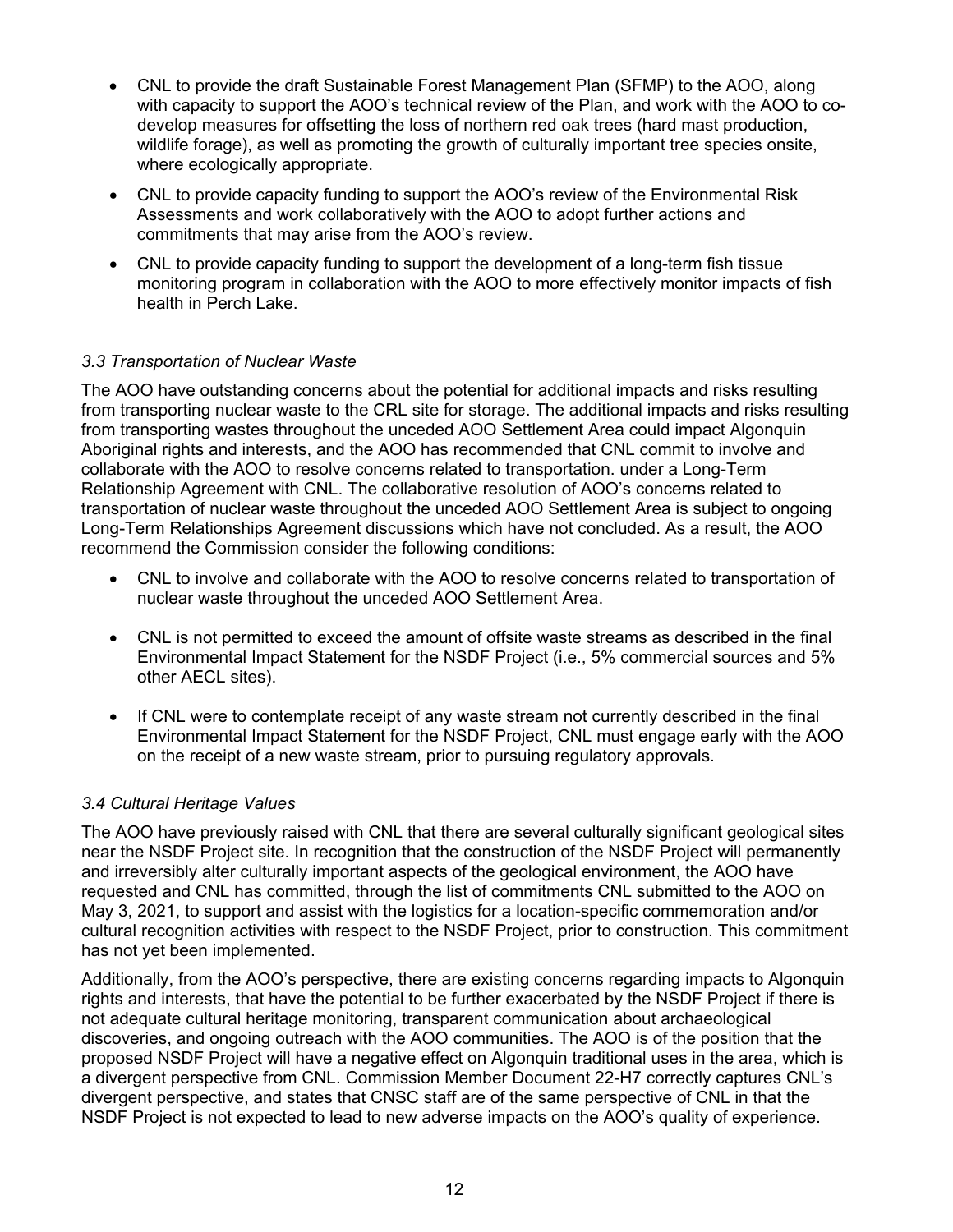The Document also describes that the overall severity of impacts would be low.

Despite the divergent perspectives, CNL has committed, through the list of commitments CNL submitted to the AOO on May 3, 2021, to provide the AOO with an opportunity to collaborate on the development and implementation of a Cultural Heritage Protection Plan and support a locationspecific commemoration and cultural recognition activities. Although this commitment has been made by CNL, the AOO recommends that the Commission consider the following conditions to ensure that the AOO's outstanding concerns are resolved and that impacts of the Project on Algonquin Aboriginal rights and interests are effectively addressed:

- CNL to provide support and facilitate the logistics for a location-specific commemoration and cultural recognition activities with respect to the NSDF Project, prior to construction, to acknowledge the geologically derived culturally significant sites to the AOO.
- CNL to suspend construction immediately should previously undocumented archaeological resources be discovered during construction of the NSDF Project.
- CNL to contact the AOO Consultation Office should previously undocumented archaeological resources be discovered during construction of the NSDF Project.
- CNL to collaborate and provide capacity funding for the AOO to develop and implement a site-wide Cultural Heritage Protection Plan.

#### 3.5 *Socio-Economics*

The AOO remains deeply concerned by CNL and CNSC's approach to assessing and addressing impacts to Algonquin health, well-being and socio-economics. In the AOO's view, CNL and CNSC's assessment does not provide an interdependent or holistic analysis of impacts of various Valued Components (VCs) that are integral to understanding impacts to Algonquin health, well-being and socio-economics. As a result, the AOO are not confident that the assessment and conclusions of the assessment process have fully conveyed the range and depth of impacts to Algonquin Aboriginal rights and interests.

In Commission Member Document 22-H7, the CNSC continues to maintain that "the approach requested by the AOO for assessing socio-economic effects is considered outside of the scope of the CEAA 2012 and NSCA regulatory processes for the NSDF Project (Commission Member Document, 2022a)". From the AOO's perspective, Section 35 of the *Constitution Act, 1982* and the corresponding duty to consult and accommodate supersedes the limited scope of *CEAA 2012*.

The AOO are steadfast in their interest to move beyond compliance and model true and respectful reconciliation. The AOO have a duty to protect the health and socio-economic wellbeing of the AOO communities, and although CNL and CNSC's assessment consider environmental impacts, human health and socio-economics independently, the inter-connected effect pathways between these subject areas are not being holistically considered and addressed. The interaction between these components in turn result in potential changes to Algonquin health and socioeconomic conditions that have not been fully explored.

In the AOO's view, turning a blind eye to the gaps in the assessment in the interest of strict compliance of *CEAA 2012* and *Nuclear Safety and Control Act* (NSCA) regulatory processes does not uphold the Government of Canada's commitment to reconciliation or the legal obligation of the Government of Canada to ensure adequacy and meaningfulness of consultation. Major changes made to the Government of Canada's environmental assessment regime through the implementation of *Impact Assessment Act*, *2019* highlighted the shortcomings of the socio-economic effects assessment under *CEAA 2012*. As a result, the AOO asserts that relying on the insufficient scope of socio-economic effects assessments under *CEAA 2012* poses risks to the CNSC's mandate to ensure that all its licensing decisions under the NSCA and environmental assessment decisions under *CEAA 2012* uphold the honour of the Crown and consider Aboriginal peoples' potential or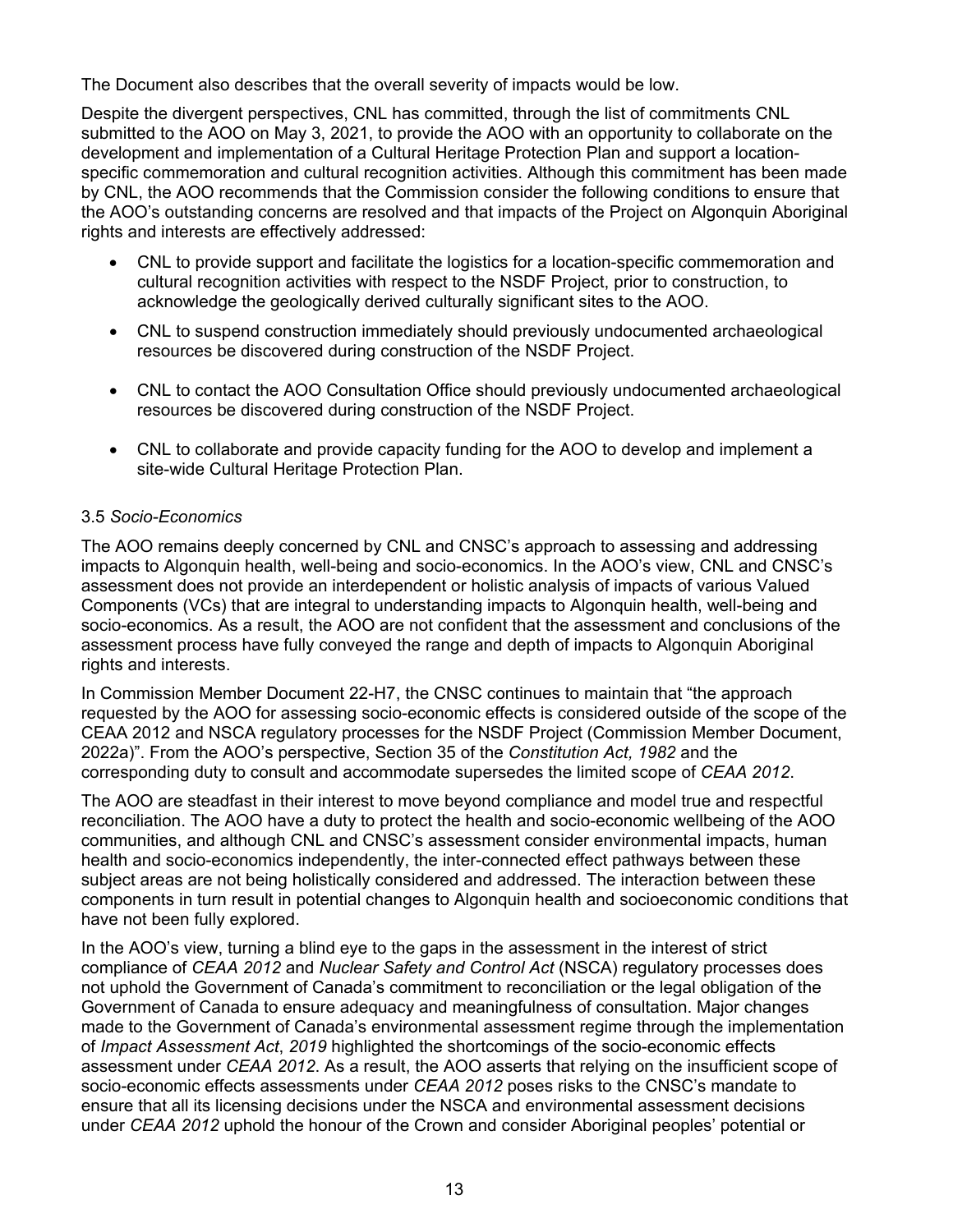established Aboriginal or treaty rights pursuant to section 35 of the *Constitution Act, 1982* (CNSC Reg Doc 3.2.2, 2022c).

In Commission Member Document 22-H7.1, CNL concludes that overall, the Project "may result in small positive effects to Indigenous Peoples through potential contracting or employment opportunities" and that CNL will "continue to engage with Indigenous Peoples on potential employment and contracting opportunities for the NSDF Project (Commission Member Document, 2022b)." Aboriginal title confers on the rights-holding group the right to determine how the land is used and the right to benefit from those uses (*R. v. Sparrow*, 1990; *Delgamuukw v. British Columbia*, 1997; *Tsilhqot'in Nation v. British Columbia, 2014*). Without a formalized agreement or follow-up monitoring commitments in place to ensure that Algonquin members fully experience the socioeconomic benefits the NSDF Project represents, the AOO remain at risk of being adversely impacted, without being adequately accommodated. The AOO's concerns on this matter remain unaddressed by CNL.

In response to the AOO's concerns, the CNSC in its submission to the Commission encourages the AOO to continue to discuss broader issues and concerns, like the socio-economic effects assessment and socio-economic benefits, with CNL and AECL. as part of ongoing Long Term Relationship Agreement negotiations. Similarly, CNL shares that the "Long-Term Relationship Agreement discussions are relevant to NSDF as it is expected that certain project-specific initiatives and commitments will be implemented or realized under the agreement (Commission Member Document, 2022b)." Given that certain project specific commitments are being discussed through the Long-Term Relationship Agreement, successful avoidance, mitigation, and accommodation of Algonquin Aboriginal rights for the Project are contingent upon the finalization and successful implementation of the Long-Term Relationship Agreement. At the time of this submission, a Long-Term Relationship Agreement has not been finalized and executed with CNL. Without a fully executed Agreement, the AOO does not have certainty regarding key project specific avoidance, mitigation and accommodation measures for the impacts of this Project on Algonquin Aboriginal rights and interests.

To effectively address impacts of the Project to Algonquin Aboriginal rights and interests, the AOO recommends that the Commission consider the following conditions to resolve the AOO's outstanding concerns:

- CNL to develop, prior to construction and in collaboration with the AOO an "AOO training, employment, contracting and procurement plan 2022-2025". a follow-up monitoring program to verify and monitor the accuracy of the socio-economic effects assessment and conclusions made by CNL and CNSC.
- CNL to develop, prior to construction and in consultation with the AOO, an approach to track, monitor and report on employment, contracting and procurement initiatives to the CNSC for the Project. The report must include:
- a summary of agreed to indicators to be monitored;
- a summary and analysis of Algonquin employment and business opportunities realized during the reporting period; and,
- a summary of CNL's consultation with the AOO regarding issues and concerns raised regarding employment and business opportunities and how CNL addressed issues during the reporting period.
- Based on the outcomes of ongoing monitoring through the follow-up monitoring program, CNL must work collaboratively with the AOO to adopt further actions to adequately avoid, mitigate and accommodate should unanticipated impacts to Algonquin Aboriginal rights and interests be discovered.
- CNL to provide capacity for AOO to undertake an integrated assessment of environmental, health and socio-economic impacts of the Project on Algonquin Aboriginal rights and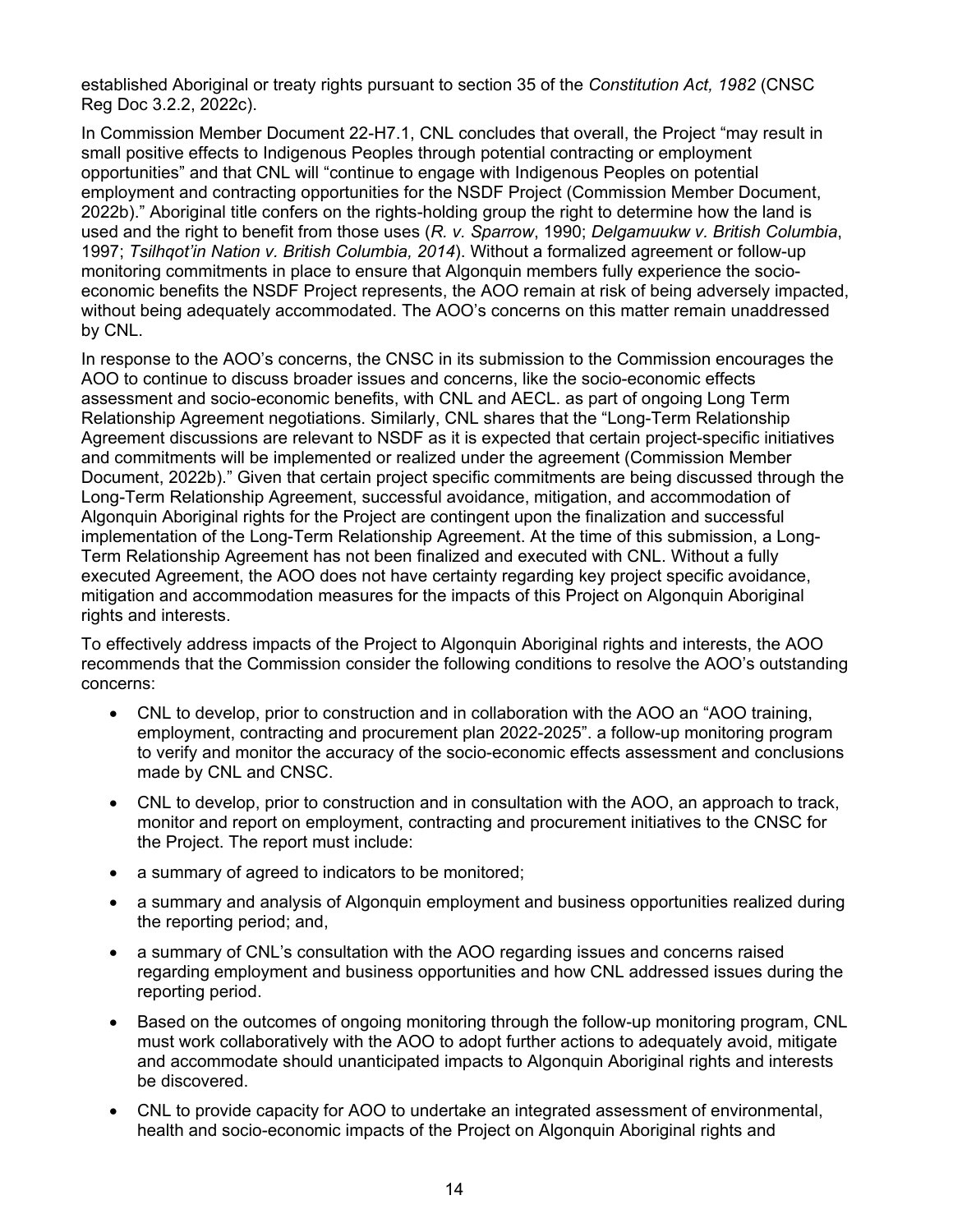interests.<sup>[2](#page-15-0)</sup> The outcomes of the assessment would inform additional commitments to avoid, mitigate and /or accommodate the AOO for impacts of the Project and inform follow-up monitoring and reporting commitments outlined above.

## 3.6 *Environmental and Cultural Heritage Monitoring*

Overall, CNL has advanced several avoidance and mitigation measures that seek to address the potential impacts of the NSDF Project on Algonquin Aboriginal rights and interests. These avoidance and mitigation measures are only truly effective at being adequately protective of Algonquin Aboriginal rights and interests if the facility operates as predicted and the measures are effective. It is imperative that AOO can meaningfully influence and participate in environmental and cultural heritage monitoring and adaptive management throughout the lifecycle of the Project. This is critical to ensure that avoidance and mitigation measures are effective and to minimize potential adverse impacts of NSDF Project activities on Algonquin Aboriginal rights and interests.

#### In Commission Member Document 22-H7.1, CNL shares that

*"CNL is committed to involving the AOO in the development of the NSDF Environmental Assessment Follow-up Monitoring Program and the CRL site-wide environmental monitoring programs will be a key area of focus with CNL and the AOO. CNL and the AOO are currently working together to establish a budget and workplan to fulfill the 29 commitments. Monthly touch point meetings began in November 2021. The prioritized activities in the workplan for 2022 focus on pre-construction commitments* (Commission Member Document, 2022b).*"*

The development of a follow-up environmental and cultural heritage monitoring program, and subsequent hiring and training of Algonquin monitors, is also subject to ongoing Long-Term Relationships Agreement discussions which have not concluded. As a result, the AOO recommend the Commission consider the following conditions:

- CNL to develop and provide capacity funding for the AOO to collaborate with CNL on the Environmental Assessment Follow-up Monitoring Program (EAFMP) and Environmental Protection Plan (EPP) prior to construction. The EAFMP and EPP must identify triggers and thresholds for adaptive management actions.
- Prior to implementation of the EAFMP and the EPP, CNL must collaborate with the AOO to incorporate Algonquin VCs into the monitoring program. The monitoring program must also include the hiring and training Algonquin monitors to assist in its implementation.
- CNL to consult with the AOO on future planning for the closure of NSDF Project, including input on the timing and circumstances for cessation of monitoring activities, including collaboration with the AOO on updates to the NSDF Closure Plan every five years.

#### 3.7 *Cumulative Effects*

The NSDF Project is a single project within a landscape that has been significantly impacted by nuclear research and development as well as various infrastructure and community development projects. With the AOO engaged in several environmental and impact assessment processes that are at varying stages of the impact assessment process (e.g., the NSDF Project, Global First Power's Micro-Modular Reactor Project, CNL's Nuclear Power Demonstration Closure Project, Public Service and Procurement Canada's Temiskaming Dam and Alexandra Bridge Replacement Projects), the cumulative impacts of historic, ongoing and future activities are of concern to the AOO. Of particular concern are how historic and future projects have fundamentally altered and will continue to further impact access and ability for Algonquin community members to exercise their Aboriginal rights and

<span id="page-15-0"></span> $2$  Two frameworks that may be suitable include the Sustainable Livelihoods Framework and the Millenium Ecosystem Assessment, but the assessment would ultimately be informed and grounded in the Algonquin worldview.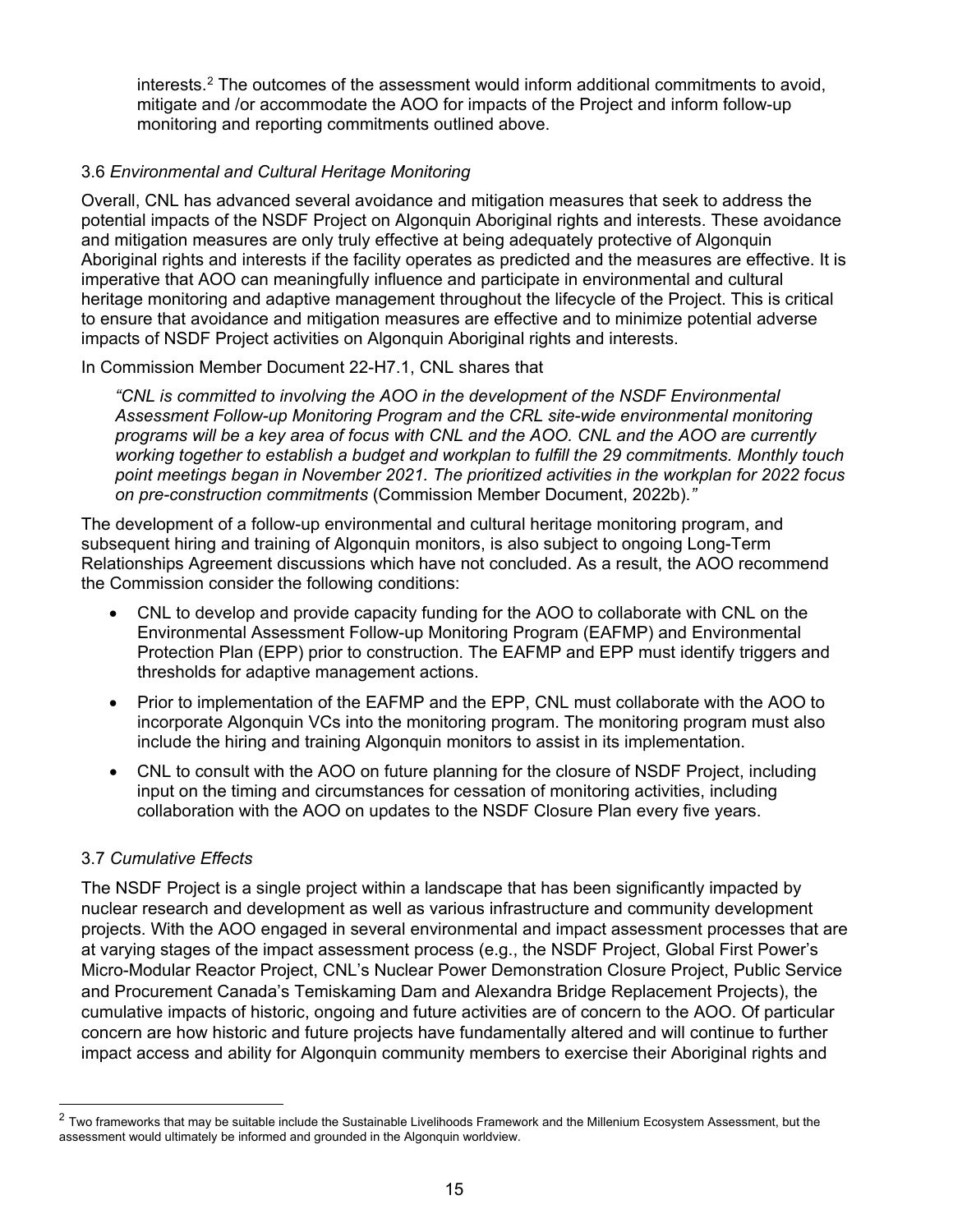interests along the Kichi-Sìbì, a culturally significant river vital to Algonquin culture, history and contemporary land use.

In the assessment, CNL uses a Base Case to represent existing conditions to understand effects of the Project on existing land and resource uses in the area. This approach does not adequately acknowledge or account for the cumulative adverse impacts that CNL's and its predecessors' activities or the various other development projects have on the exercise of Algonquin rights and interests. The Base Case approach allows for new projects to incrementally impact Algonquin Aboriginal rights and interests in seemingly minor and/or negligible ways, which is furthest from Algonquin's lived experience.

The AOO is deeply concerned that regulatory and government agencies continue to apply a narrow view to the cumulative effects assessment under *CEAA 2012*. From the AOO's perspective, *CEAA 2012* considers cumulative effects of a project on the environment only and does not properly consider how historic projects, ongoing operations and future projects will impact Algonquin Aboriginal rights and interests. Overall, the AOO disagrees with the CNSC's assessment that a cumulative effects assessment on the Aboriginal rights and interests of Algonquins is considered outside of the scope of the assessment. From the AOO's perspective, Section 35 of the *Constitution Act, 1982* and the corresponding duty to consult and accommodate supersedes the defined scope of CNSC's regulatory processes and relevant legislation. This is especially concerning given emerging case law (*Yahey v. British Columbia, 2021*) as well as introduction of the new *Impact Assessment Act* that demonstrate the imperatives for robust mechanisms for assessing and considering cumulative effects not only on the environment, but on the exercise of Aboriginal rights and interests.

The AOO are seeking further commitments and actions to reconcile the gaps in the assessment that are directly related to fully understanding the potential impacts of the project on Algonquin's Aboriginal rights and interests. To meaningfully address the AOO's concerns regarding cumulative impacts of the Project on Algonquin Aboriginal rights and interests, the AOO recommends that the Commission consider the following condition:

• CNL to provide capacity for AOO to undertake a cumulative impact assessment that focusses on impacts of the NSDF Project on Algonquin Aboriginal rights and interests. The outcomes of the assessment would inform additional commitments to avoid, mitigate and /or accommodate the AOO for impacts of the NSDF Project.

## **4.0 Conclusion**

In closing, the AOO disagrees with CNL and the CNSC's assessment that the risks of the NSDF Project causing potential impacts on the environment and on Algonquin Aboriginal rights and interests are low. Based on the contributions the AOO have made during the environmental assessment process for the NSDF Project, the AOO have demonstrated where adverse impacts are anticipated and where gaps in the assessment put Algonquin Aboriginal rights and interests at risk. Although some of these adverse impacts have been addressed, the AOO have highlighted in this submission outstanding impacts to Algonquin Aboriginal rights and interests that have not been adequately avoided, mitigated or accommodated for.

To address these outstanding matters, the CNSC must adopt the conditions outlined in Section 3.0 to effectively protect the Aboriginal rights and interests of Algonquin community members. Any bilateral commitments made by CNL that support avoidance, mitigation and accommodation for adverse impacts of the NSDF Project must be included as conditions. These measures are inextricably linked to the ability for Algonquin community members to exercise their Aboriginal rights and therefore are a matter of Crown consideration under the duty to consult and